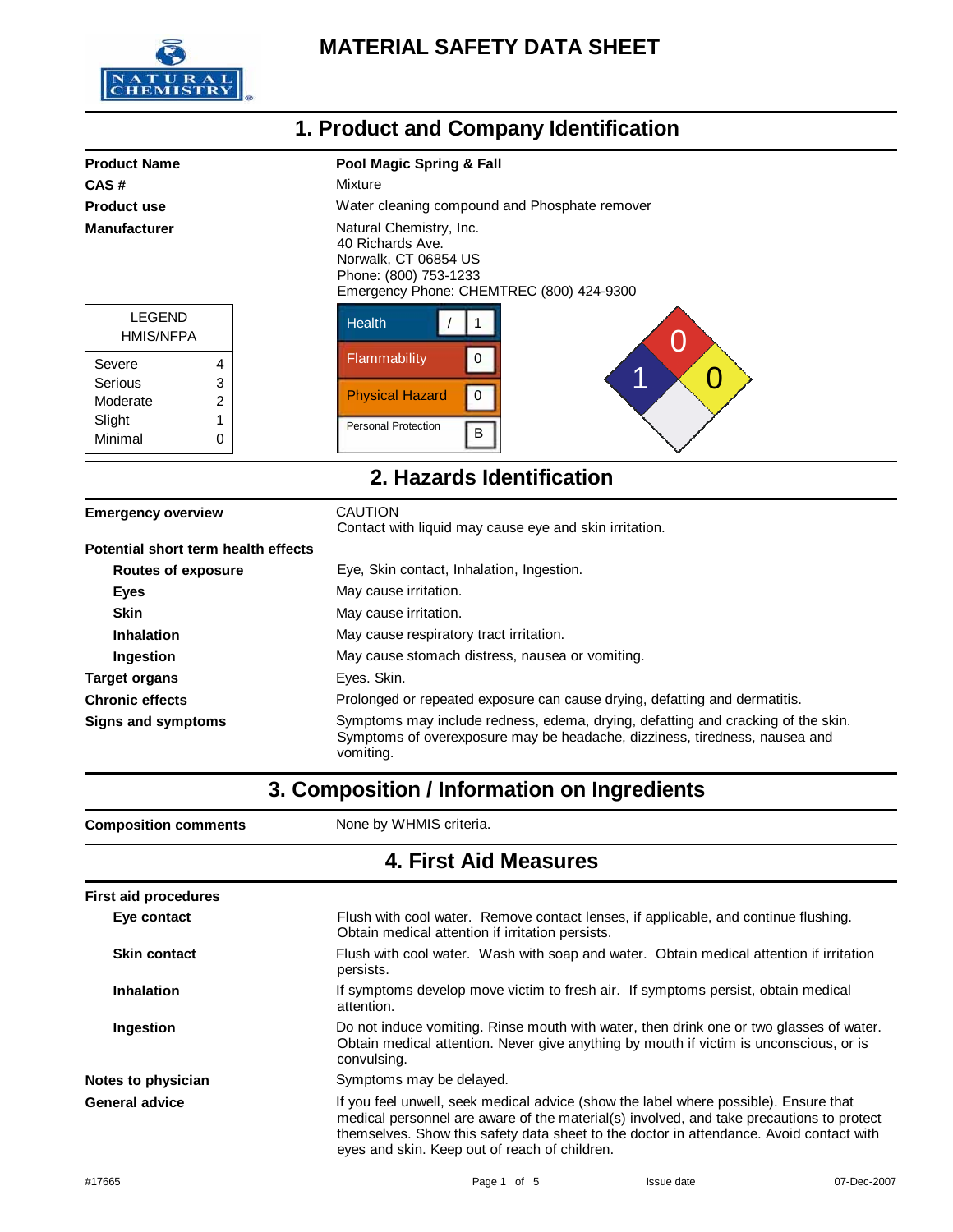## **5. Fire Fighting Measures**

| <b>Flammable properties</b>                   | Not flammable by WHMIS/OSHA criteria.                                                              |
|-----------------------------------------------|----------------------------------------------------------------------------------------------------|
| Extinguishing media                           |                                                                                                    |
| Suitable extinguishing media                  | Dry chemical. Water spray. Carbon dioxide. Foam.                                                   |
| Unsuitable extinguishing media Not available  |                                                                                                    |
| <b>Protection of firefighters</b>             |                                                                                                    |
| Specific hazards arising from<br>the chemical | Not available                                                                                      |
| Protective equipment for<br>firefighters      | Firefighters should wear full protective clothing including self contained breathing<br>apparatus. |
| <b>Hazardous combustion products</b>          | May include and are not limited to: Oxides of carbon.                                              |
| <b>Explosion data</b>                         |                                                                                                    |
| Sensitivity to mechanical<br>impact           | Not available                                                                                      |
| Sensitivity to static discharge               | Not available                                                                                      |

#### **6. Accidental Release Measures**

| <b>Personal precautions</b>    | Keep unnecessary personnel away. Do not touch or walk through spilled material. Do<br>not touch damaged containers or spilled material unless wearing appropriate protective<br>clothing. Keep people away from and upwind of spill/leak.                                                                                                                |
|--------------------------------|----------------------------------------------------------------------------------------------------------------------------------------------------------------------------------------------------------------------------------------------------------------------------------------------------------------------------------------------------------|
| <b>Methods for containment</b> | Stop leak if you can do so without risk. Prevent entry into waterways, sewers,<br>basements or confined areas.                                                                                                                                                                                                                                           |
| Methods for cleaning up        | Before attempting clean up, refer to hazard data given above. Small spills may be<br>absorbed with non-reactive absorbent and placed in suitable, covered, labelled<br>containers. Prevent large spills from entering sewers or waterways. Contact emergency<br>services and supplier for advice. Never return spills in original containers for re-use. |
|                                | 7. Handling and Storage                                                                                                                                                                                                                                                                                                                                  |

| <b>Handling</b> | Use good industrial hygiene practices in handling this material.                                |
|-----------------|-------------------------------------------------------------------------------------------------|
| <b>Storage</b>  | Keep out of reach of children. Store in a closed container away from incompatible<br>materials. |

# **8. Exposure Controls / Personal Protection**

| <b>Engineering controls</b>    | General ventilation normally adequate.                                                                                                                                         |
|--------------------------------|--------------------------------------------------------------------------------------------------------------------------------------------------------------------------------|
| Personal protective equipment  |                                                                                                                                                                                |
| Eye / face protection          | Wear safety glasses with side shields.                                                                                                                                         |
| <b>Hand protection</b>         | Rubber gloves. Confirm with a reputable supplier first.                                                                                                                        |
| Skin and body protection       | As required by employer code.                                                                                                                                                  |
| <b>Respiratory protection</b>  | Where exposure guideline levels may be exceeded, use an approved NIOSH respirator.                                                                                             |
| General hygiene considerations | Handle in accordance with good industrial hygiene and safety practice. When using do not<br>eat or drink. Wash hands before breaks and immediately after handling the product. |

# **9. Physical & Chemical Properties**

| Appearance            | Liquid        |
|-----------------------|---------------|
| Color                 | amber         |
| Form                  | Liquid        |
| Odor                  | Molasses      |
| Odor threshold        | Not available |
| <b>Physical state</b> | Liquid        |
| рH                    | $5.5 - 6.5$   |
| <b>Melting point</b>  | Not available |
| <b>Freezing point</b> | Not available |
| <b>Boiling point</b>  | Not available |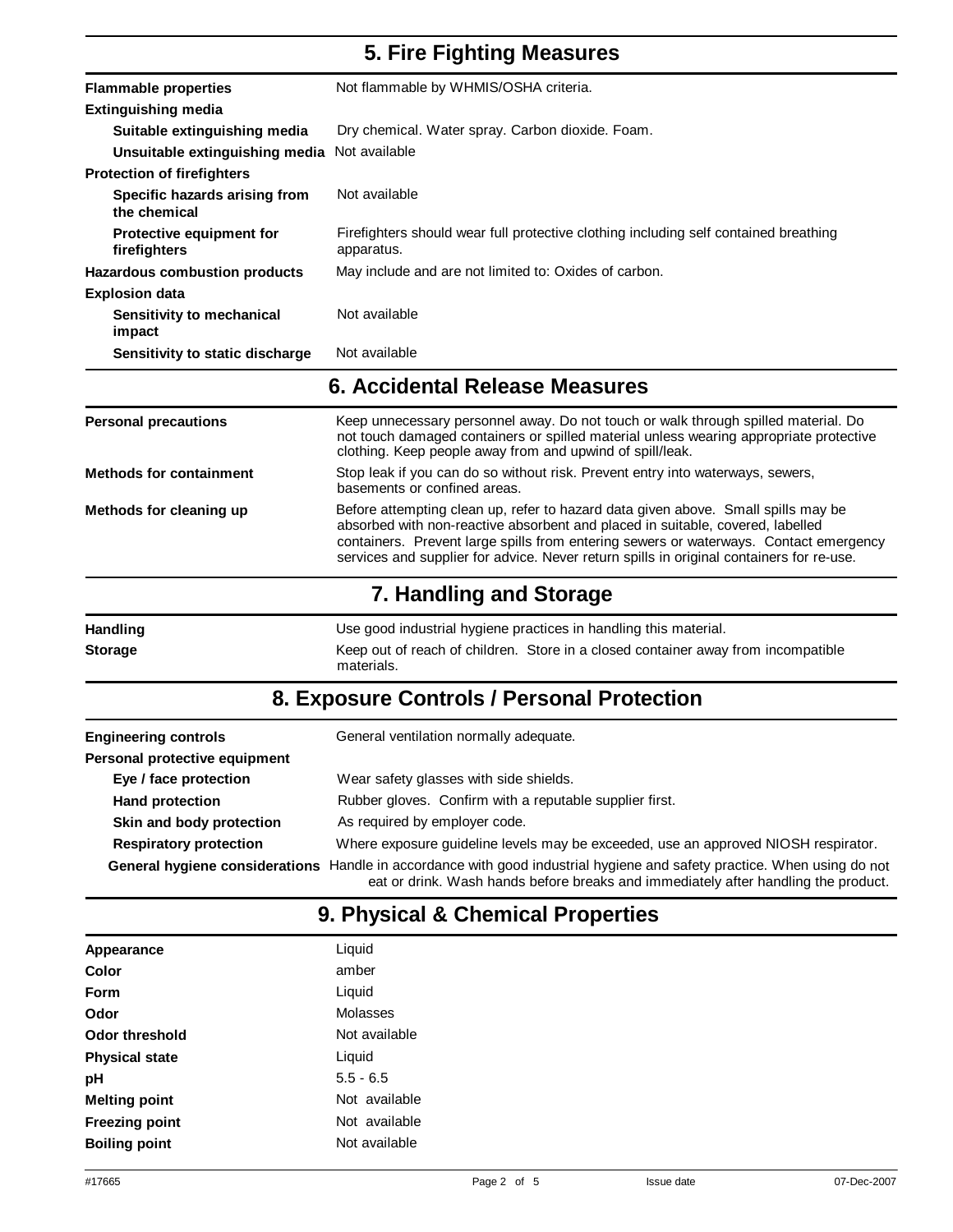| <b>Flash point</b>                                | Not available |  |
|---------------------------------------------------|---------------|--|
| <b>Evaporation rate</b>                           | Not available |  |
| Flammability limits in air, lower, %<br>by volume | Not available |  |
| Flammability limits in air, upper, %<br>by volume | Not available |  |
| Vapor pressure                                    | Not available |  |
| Vapor density                                     | Not available |  |
| <b>Specific gravity</b>                           | 1.006 - 1.009 |  |
| <b>Relative density</b>                           | 8.38 - 8.43   |  |
| Octanol/water coefficient                         | Not available |  |
| Solubility (H2O)                                  | Miscible      |  |
| <b>Auto-ignition temperature</b>                  | Not available |  |
| VOC (Weight %)                                    | Not available |  |
| Viscosity                                         | Not available |  |
| <b>Percent volatile</b>                           | Not available |  |

#### **10. Chemical Stability & Reactivity Information**

| <b>Chemical stability</b>          | Stable under recommended storage conditions.                                           |
|------------------------------------|----------------------------------------------------------------------------------------|
| <b>Conditions to avoid</b>         | Do not mix with other chemicals.                                                       |
| Incompatible materials             | Acids, Oxidizers,                                                                      |
|                                    | Hazardous decomposition products May include and are not limited to: Oxides of carbon. |
| Possibility of hazardous reactions | Hazardous polymerization does not occur.                                               |

## **11. Toxicological Information**

| May cause irritation.                           |
|-------------------------------------------------|
| May cause irritation.                           |
| May cause respiratory tract irritation.         |
| May cause stomach distress, nausea or vomiting. |
| Non-hazardous by WHMIS/OSHA criteria.           |
| Non-hazardous by WHMIS/OSHA criteria.           |
| Non-hazardous by WHMIS/OSHA criteria.           |
| Non-hazardous by WHMIS/OSHA criteria.           |
| Non-hazardous by WHMIS/OSHA criteria.           |
| Non-hazardous by WHMIS/OSHA criteria.           |
|                                                 |

## **12. Ecological Information**

| <b>Ecotoxicity</b>                    | Components of this product have been identified as having potential environmental<br>concerns. |
|---------------------------------------|------------------------------------------------------------------------------------------------|
| <b>Environmental effects</b>          | Not available                                                                                  |
| <b>Aquatic toxicity</b>               | Not available                                                                                  |
| Persistence / degradability           | Not available                                                                                  |
| <b>Bioaccumulation / accumulation</b> | Not available                                                                                  |
| <b>Partition coefficient</b>          | Not available                                                                                  |
| Mobility in environmental media       | Not available                                                                                  |
| <b>Chemical fate information</b>      | Not available                                                                                  |

## **13. Disposal Considerations**

**Waste codes** Not available

**Disposal instructions** Dispose in accordance with all applicable regulations.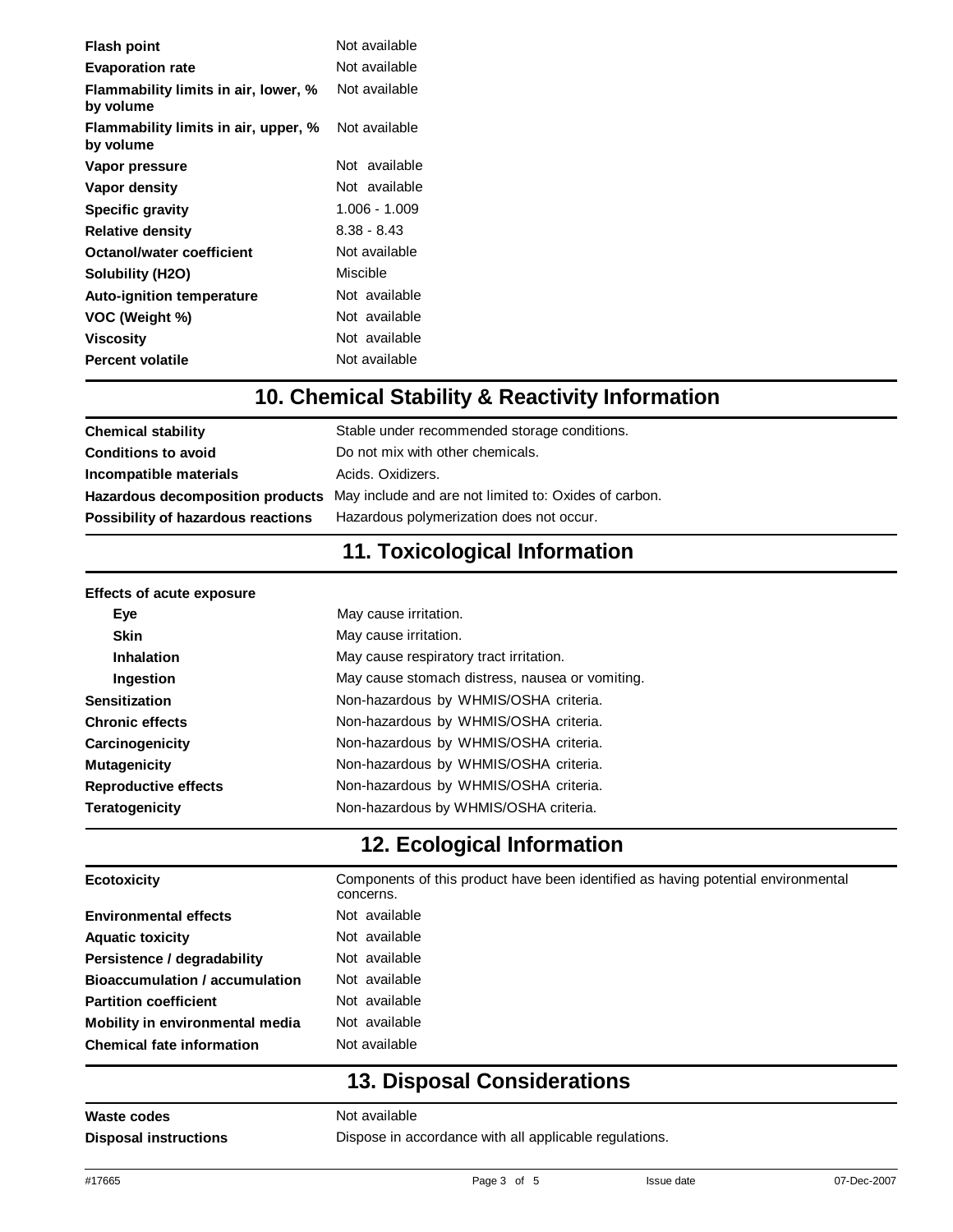#### **Contaminated packaging** Not available

#### **14. Transport Information**

**15. Regulatory Information**

#### **Department of Transportation (DOT)**

Not regulated as dangerous goods.

#### **Transportation of Dangerous Goods (TDG)**

Not regulated as dangerous goods.

| 19. Regulatory information                                  |                                                                                                                                                                                                                 |                        |
|-------------------------------------------------------------|-----------------------------------------------------------------------------------------------------------------------------------------------------------------------------------------------------------------|------------------------|
| <b>Canadian federal regulations</b>                         | This product has been classified in accordance with the hazard criteria of the Controlled<br>Products Regulations and the MSDS contains all the information required by the<br>Controlled Products Regulations. |                        |
| <b>US Federal regulations</b>                               | This product is not known to be a "Hazardous Chemical" as defined by the OSHA<br>Hazard Communication Standard, 29 CFR 1910.1200.<br>All components are on the U.S. EPA TSCA Inventory List.                    |                        |
| Occupational Safety and Health Administration (OSHA)        |                                                                                                                                                                                                                 |                        |
| 29 CFR 1910.1200 hazardous<br>chemical                      | <b>No</b>                                                                                                                                                                                                       |                        |
| Superfund Amendments and Reauthorization Act of 1986 (SARA) |                                                                                                                                                                                                                 |                        |
| <b>Hazard categories</b>                                    | Immediate Hazard - No<br>Delayed Hazard - No<br>Fire Hazard - No<br>Pressure Hazard - No<br>Reactivity Hazard - No                                                                                              |                        |
| Section 302 extremely<br>hazardous substance                | No                                                                                                                                                                                                              |                        |
| Section 311 hazardous chemical No                           |                                                                                                                                                                                                                 |                        |
| Clean Air Act (CAA)                                         | Not available                                                                                                                                                                                                   |                        |
| Clean Water Act (CWA)                                       | Not available                                                                                                                                                                                                   |                        |
| Safe Drinking Water Act (SDWA)                              | Not available                                                                                                                                                                                                   |                        |
| <b>Drug Enforcement Agency (DEA)</b>                        | Not available                                                                                                                                                                                                   |                        |
| <b>Food and Drug Administration</b><br>(FDA)                | Not available                                                                                                                                                                                                   |                        |
| <b>WHMIS status</b>                                         | Not Controlled                                                                                                                                                                                                  |                        |
| Inventory name                                              |                                                                                                                                                                                                                 |                        |
| Country(s) or region                                        | <b>Inventory name</b>                                                                                                                                                                                           | On inventory (yes/no)* |
| Canada                                                      | Domestic Substances List (DSL)                                                                                                                                                                                  | Yes.                   |
| Canada                                                      | Non-Domestic Substances List (NDSL)                                                                                                                                                                             | No.                    |
| United States & Puerto Rico                                 | Toxic Substances Control Act (TSCA) Inventory                                                                                                                                                                   | Yes                    |
|                                                             | A "Yes" indicates that all components of this product comply with the inventory requirements administered by the governing country(s)                                                                           |                        |